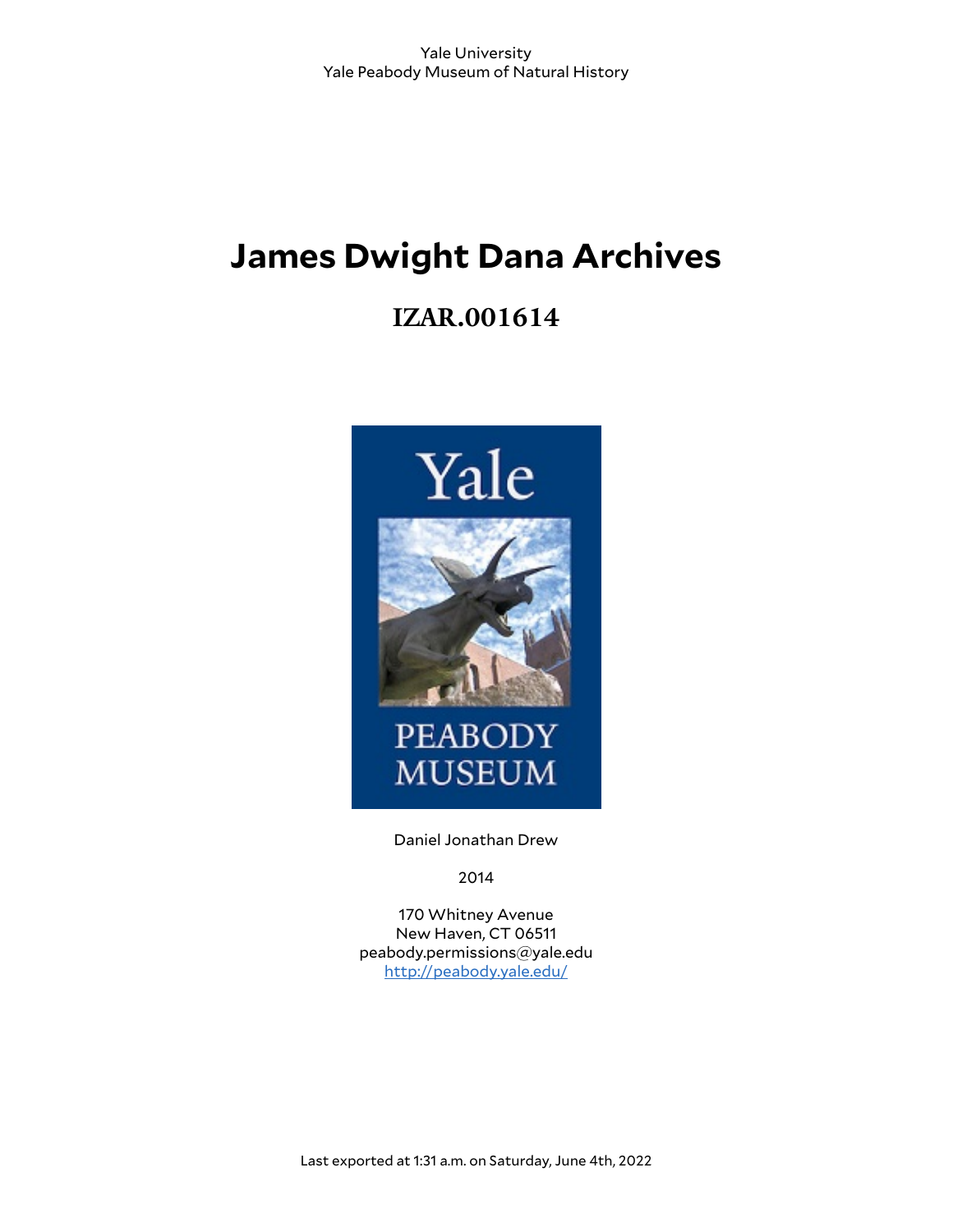# **Table of Contents**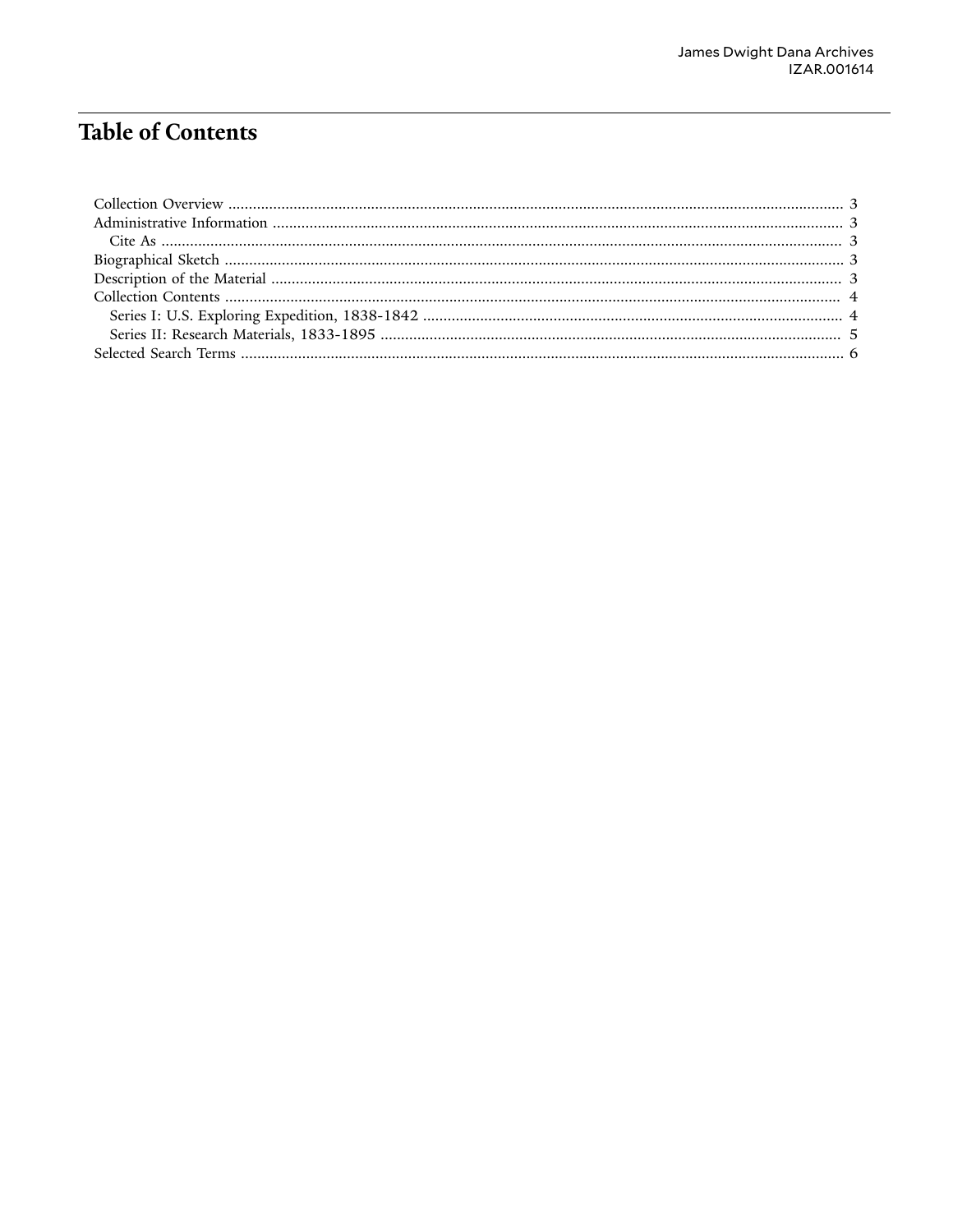#### <span id="page-2-0"></span>**Collection Overview**

|                                 | <b>REPOSITORY:</b> Yale Peabody Museum of Natural History<br>170 Whitney Avenue<br>New Haven, CT 06511<br>peabody.permissions@yale.edu<br>http://peabody.yale.edu/ |
|---------------------------------|--------------------------------------------------------------------------------------------------------------------------------------------------------------------|
| <b>CALL NUMBER: IZAR.001614</b> |                                                                                                                                                                    |
|                                 | <b>CREATOR:</b> Dana, James Dwight, 1813-1895                                                                                                                      |
|                                 | <b>TITLE:</b> James Dwight Dana Archives                                                                                                                           |
|                                 | <b>DATES: 1830-1895</b>                                                                                                                                            |
|                                 | <b>PHYSICAL DESCRIPTION: 10 linear feet (various boxes)</b>                                                                                                        |
| <b>LANGUAGE: In English.</b>    |                                                                                                                                                                    |
|                                 | <b>SUMMARY:</b> Archives of James Dana, mostly dealing with invertebrate zoology.                                                                                  |
|                                 | <b>ONLINE FINDING AID:</b> To cite or bookmark this finding aid, please use the following link: https://<br>hdl.handle.net/10079/fa/ypm.izar.001614                |

## <span id="page-2-1"></span>**Administrative Information**

#### <span id="page-2-2"></span>**Cite As**

James Dwight Dana Archives, Invertebrate Zoology, Yale Peabody Museum

### <span id="page-2-3"></span>**Biographical Sketch**

In terms of enduring scientific achievement, James Dwight Dana (b. 1813, d. 1895) is one of Yale's most notable scientific figures. His contributions to geology, mineralogy and zoology are the basis of classification systems still in use today by scientists in these fields. Dana was educated at Yale, where he received scientific training fromBenjamin Silliman, the prominent scientist and founder of The American Journal of Science.

In 1836, Dana was invited to be a scientific participant of the United States Exploring Expedition, due to sail to the South Seas in 1838. Originally invited on the expedition as its geologist, Dana assumed the role of zoologist after the departure of James Couthouy in 1840. Dana produced 2 important monographs based on his study of animals collected by the expedition. These monographs, one on corals and anemones and the other on crustaceans, were extraordinary for their sheer size, scope and detail. Virtually no modern coral or crustacean researcher today can undertake significant systematic research without encountering the legacy left by James Dana.

## <span id="page-2-4"></span>**Description of the Material**

The archives of J.D. Dana notably include field notes from his time on the U.S. Exploring Expedition.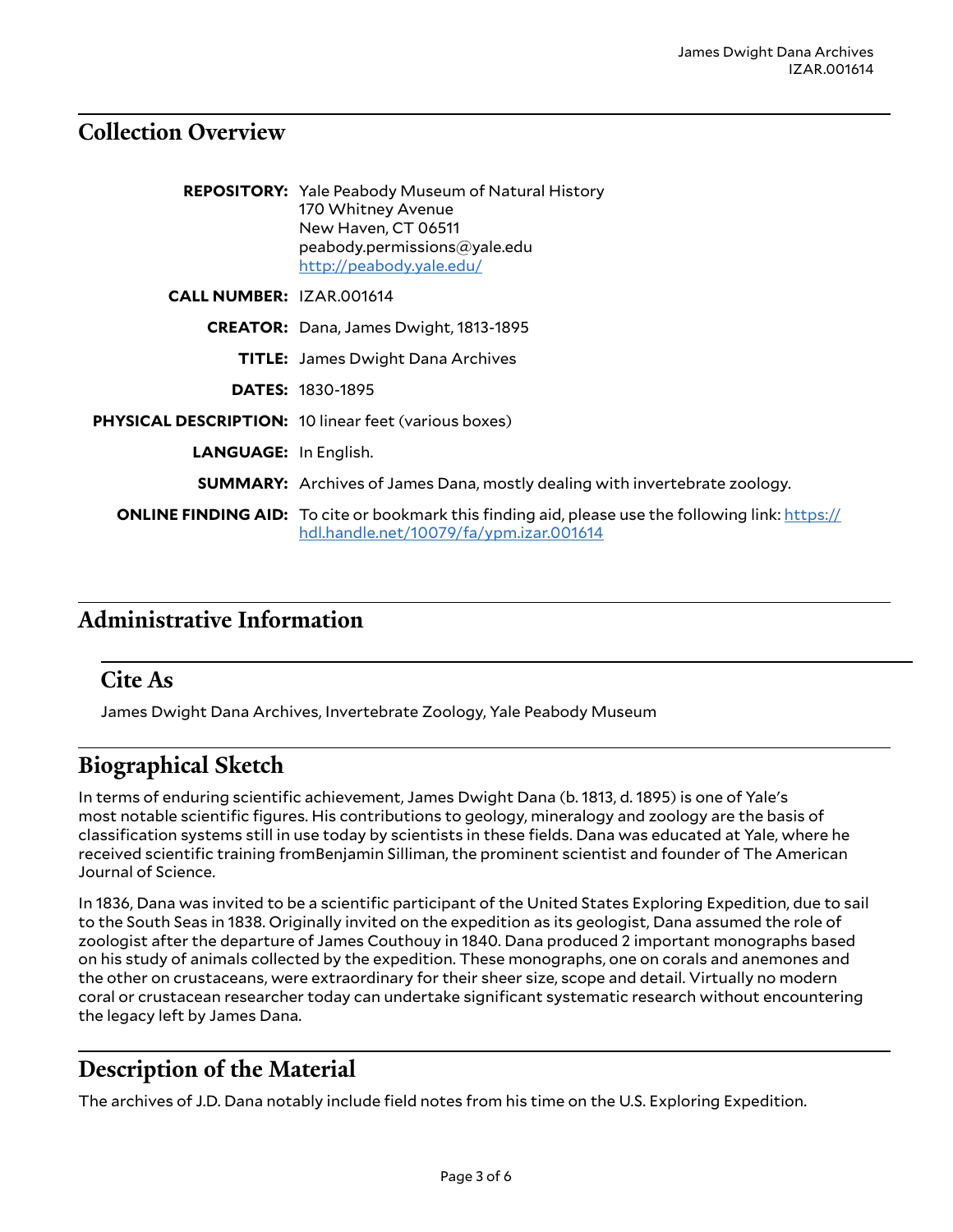## <span id="page-3-0"></span>**Collection Contents Series I: U.S. Exploring Expedition, 1838-1842**

<span id="page-3-1"></span>James Dana archives relating to his time during the U.S. Exploring Expedition.

| Field Notes. Field notes from the U.S. Exploring Expedition.<br>001616                                                  | 1838-1842 |
|-------------------------------------------------------------------------------------------------------------------------|-----------|
| Field Notes. Figures and description of "animalcula" observed during the U.S.<br><b>Exploring Expedition.</b><br>001617 | 1838-1842 |
| Figures, Illustrations, etc. Figures, illustrations, etc. used in publications or for research<br>purposes.<br>005903   | 1842-1855 |
| Zoophytes, Plate 36. Proof of Plate 36, Zoophytes.<br>005904                                                            |           |
| Zoophytes; Plate 36, Figure 2. Pencil sketch of Figure 2, plate 36, Zoophytes.<br>005905                                |           |
| Publications. Physical copies of publications on the Exploring Expedition.<br>005902                                    | 1842-1855 |
| Zoophytes. Zoophytes, U.S. Exploring Expedition, Atlas, text<br>000001                                                  | 1852      |
| Zoophytes. Zoophytes, U.S. Exploring Expedition, Atlas, plates 1-61.<br>000002                                          | 1852      |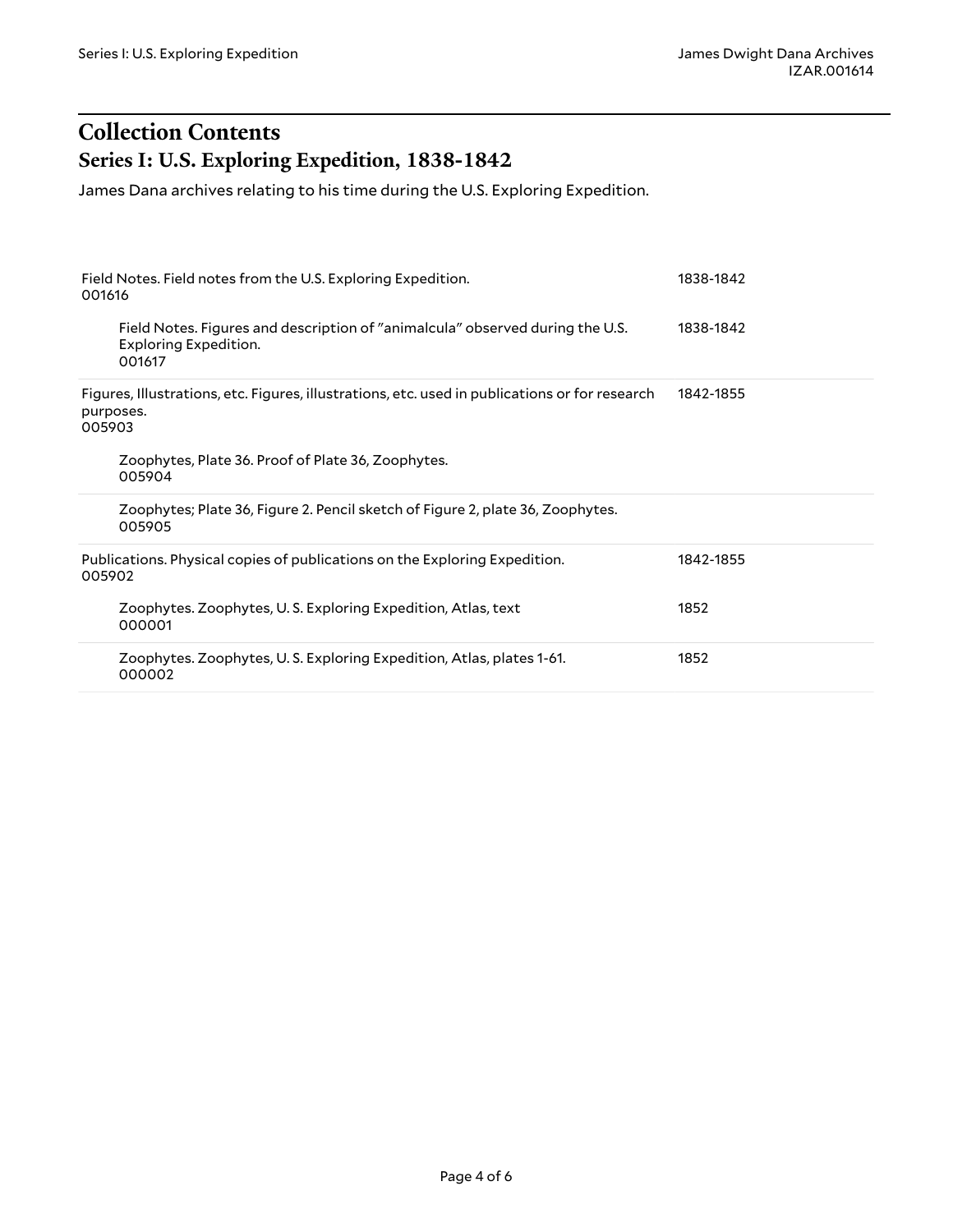## <span id="page-4-0"></span>**Series II: Research Materials, 1833-1895**

James Dana research materials.

| Reference Material. Annotated refernce material.<br>001627                                             |  |  |
|--------------------------------------------------------------------------------------------------------|--|--|
| Reference Material. A collection of reprints on Crustacea. There are annotations<br>by Dana.<br>001628 |  |  |